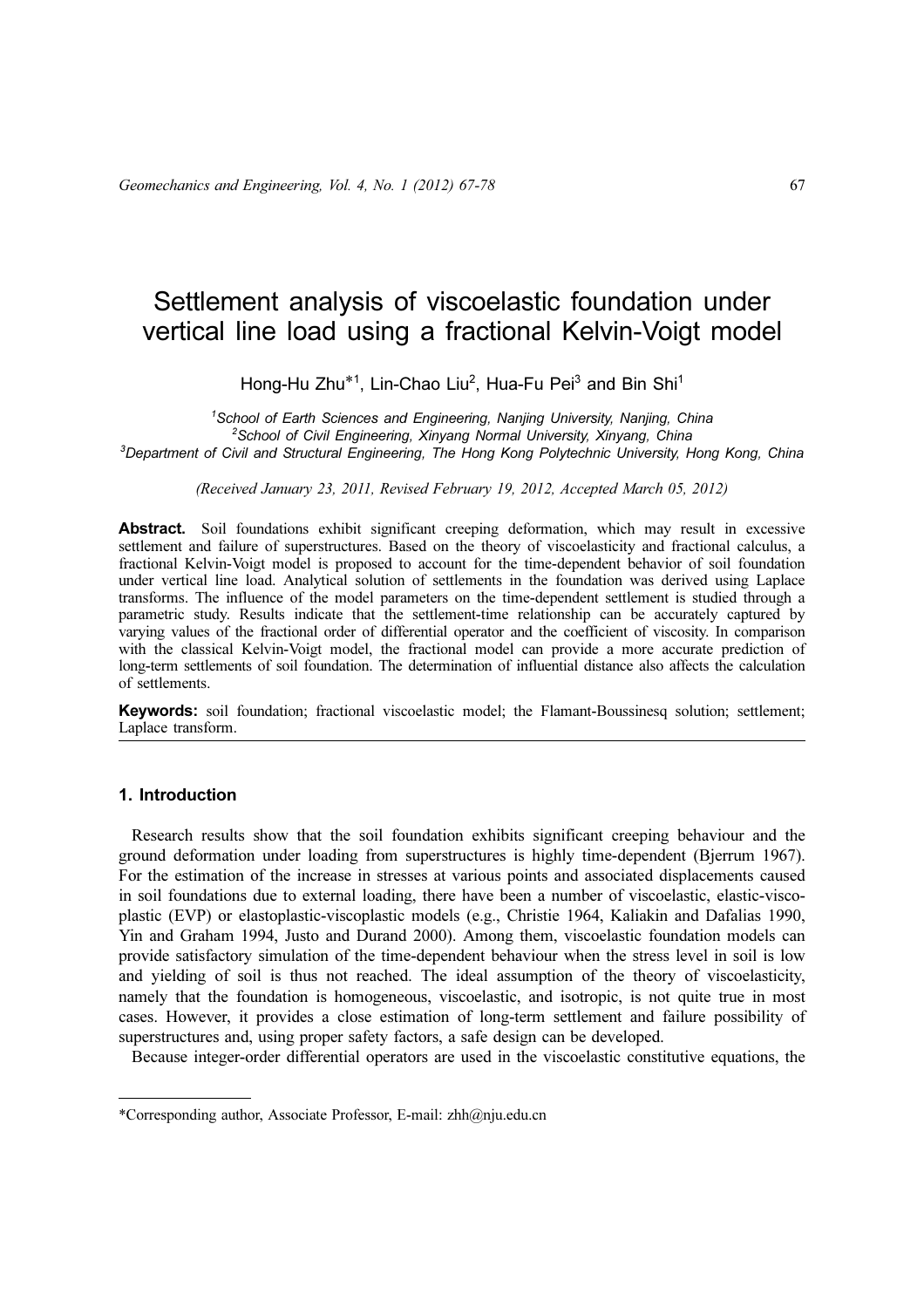kernel functions (creep modulus and relaxation modulus) of viscoelastic models are normally a combination of exponential functions. Thus these models have difficulties in predicting settlement of soil foundation accurately and their applicable range is significantly limited. Fractional constitutive models of viscoelastic materials were first introduced by Gemant (1936). In the constitutive equations, integer-order differential operators were replaced by fractional-order differential operators. These models have shown powerful capability in capturing static and dynamic stress-strain-time relationships of viscoelastic materials and have been applied in various fields in the past few decades (Bagley and Torvik 1983 and 1986, Welch et al. 1999, Zhang and Shimizu 1998, Li et al. 2001, Rossikhin and Shitikova 2010). However, due to the complexity involved in obtaining the analytical solution, these fractional models have not been applied in the field of geotechnical engineering until recent years (Atanackovic and Stankovic 2004, Dikmen 2005, Liu et al. 2006, Paola et al. 2009, Zhu et al. 2011).

In this paper, a fractional Kelvin-Voigt viscoelastic constitutive model was proposed to study timedependent settlement of soil foundations. The analytical solution of a half-space under a vertical line load is derived using Laplace transforms. The influences of the model parameters and the predetermined influential distance on the calculated settlements at the foundation surface are further explored using a parametric study.

#### 2. Fractional Kelvin-Voigt model

The generalized viscoelastic constitutive equation using fractional derivatives can be described by (Padovan 1987)

$$
\sigma(t) + \sum_{m=1}^{M} b_m \frac{d^{\beta_m}}{dt^{\beta_m}} \sigma(t) = E_0 \varepsilon(t) + \sum_{n=1}^{N} E_n \frac{d^{\alpha_n}}{dt^{\alpha_n}} \varepsilon(t) \ (0 < \beta_m < 1, 0 < \alpha_n < 1)
$$
 (1)

where *m* and *n* are positive integers;  $d^{\beta_m}/dt^{\beta_m}$  and  $d^{\alpha_n}/dt^{\alpha_n}$  are Riemann-Liouville fractional differential operators defined by (Miller and Ross 1993)

$$
\frac{d^{\alpha}\mathbf{f}(t)}{dt^{\alpha}} = \frac{1}{\Gamma(1-\alpha)} \frac{\mathbf{d}}{\mathbf{d}t} \int_{0}^{t} \frac{\mathbf{f}(\tau)}{(t-\tau)^{\alpha}} \mathbf{d}(\tau)(0 < \alpha < 1) \tag{2}
$$

where  $\Gamma(u)$  is the Gamma function,  $\Gamma(u) = \int_0^{\infty} t^{u-1} e^{-u} dt$ .

If  $m = n = 1$  and  $b_1 = 0$ , Eq. (1) can be expressed by

$$
\sigma(t) = E_0 \varepsilon(t) + E_1 \frac{d^{\alpha} \varepsilon(t)}{dt^{\alpha}}
$$
\n(3)

It is obvious that if  $\alpha = 1$ , Eq. (3) represents the constitutive equation of the classical Kelvin-Voigt viscoelastic model (KVM). Thus this new model can be called a generalized fractional Kelvin-Voigt model (FKVM), in which the integer-order differential operator is now replaced by a fractionalorder one.

In the theory of viscoelasticity, the stress-strain relationships are

$$
P'S_{ij}(t) = Q'e_{ij}(t)
$$
\n(4)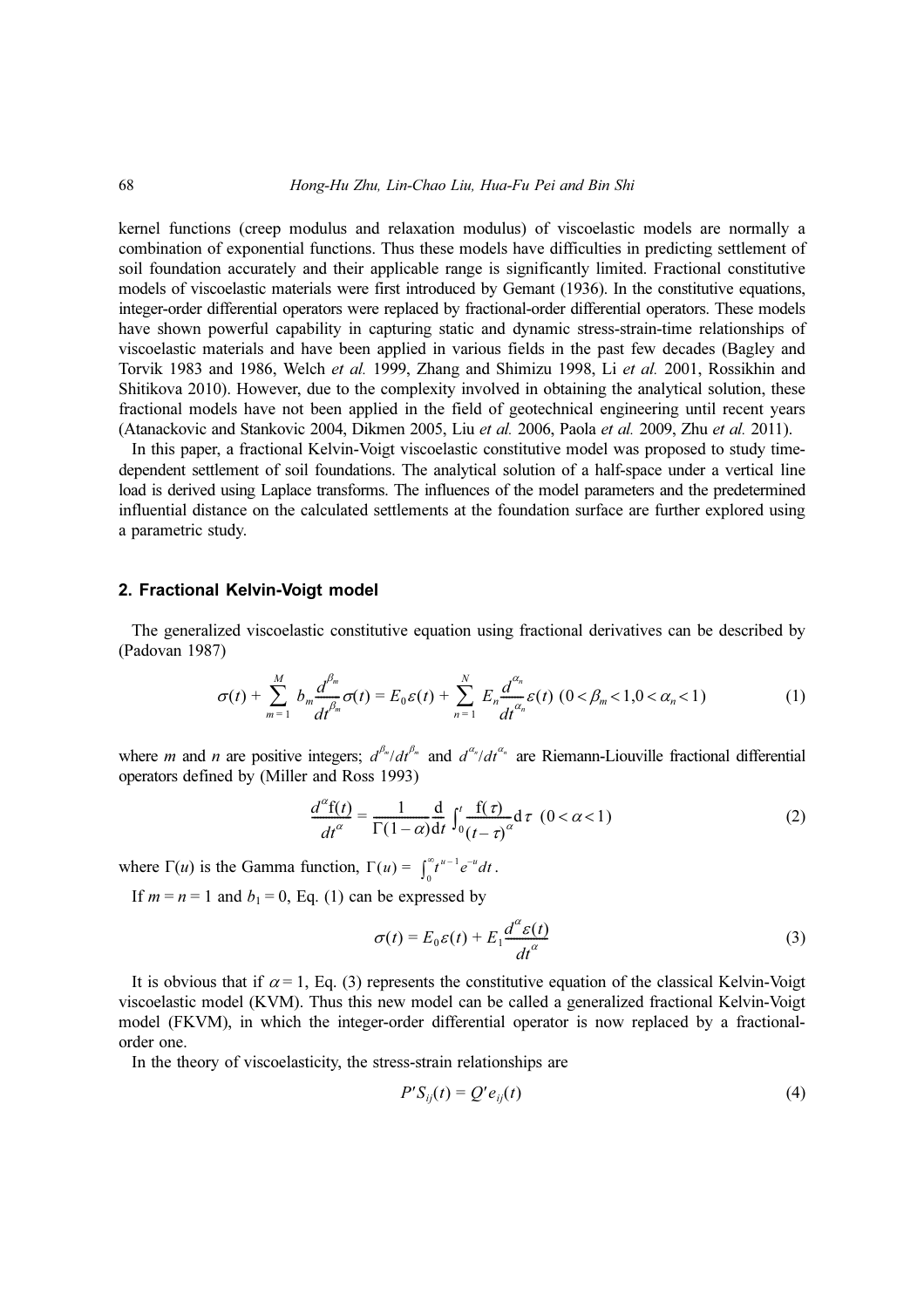

Fig. 1 Three-parameter fractional Kelvin-Voigt model

$$
P'' \sigma_{ij}(t) = Q'' \varepsilon_{ij}(t) \tag{5}
$$

where  $S_{ij}(t)$  and  $\sigma_{ij}(t)$  are deviatoric and hydrostatic stress tensors;  $e_{ij}(t)$  and  $\varepsilon_{ij}(t)$  are deviatoric and hydrostatic strain tensors;  $P'$ ,  $Q'$ ,  $P''$  and  $Q''$  are linear differential operators consisting of viscoelastic parameters.

The volumetric and shear strains of foundation soils under low stress levels are assumed to be time-dependent. The FKVM shown in Fig. 1 is thus utilized for the description of the viscoelastic behaviour of the bulk and shear moduli,, which describe the volume and shape changes of soil mass under external loading. Thus

$$
P'=1\tag{6}
$$

$$
Q' = G + \eta \frac{d^{\alpha}}{dt^{\alpha}} \tag{7}
$$

$$
P'' = 1 \tag{8}
$$

$$
Q'' = K + \eta \frac{d^{\alpha}}{dt^{\alpha}}
$$
 (9)

where  $G$ , K and  $\eta$  are the shear modulus, the bulk modulus, and the coefficient of viscosity, respectively. Determination of the model parameters can be obtained from laboratory and field testing.

#### 3. Analytical solutions of settlements using fractional Kelvin-Voigt model

#### 3.1 Flamant-Boussinesq elastic solution

Fig. 2 shows the case where a line force of  $p_0$  per unit length is applied on the surface of a halfspace. The elastic solution for this plane-strain problem was developed by Flamant (1892) by modifying the three-dimensional solution of Boussinesq (Timoshenko and Goodier 1970). The Flamant-Boussinesq solution using an elastic model (EM) is widely used in foundation engineering for the calculation of stresses and estimation of displacements.

In the polar coordinate system, assume that at a point  $P(r_0, \pi/2)$  on the ground surface,  $(u_\theta)_{\theta=\frac{\pi}{2}, r=r_0} = 0$ , i.e., the influential distance of ground surface settlement is assumed to be  $r_0$ . The displacements at any point in the foundation can be obtained as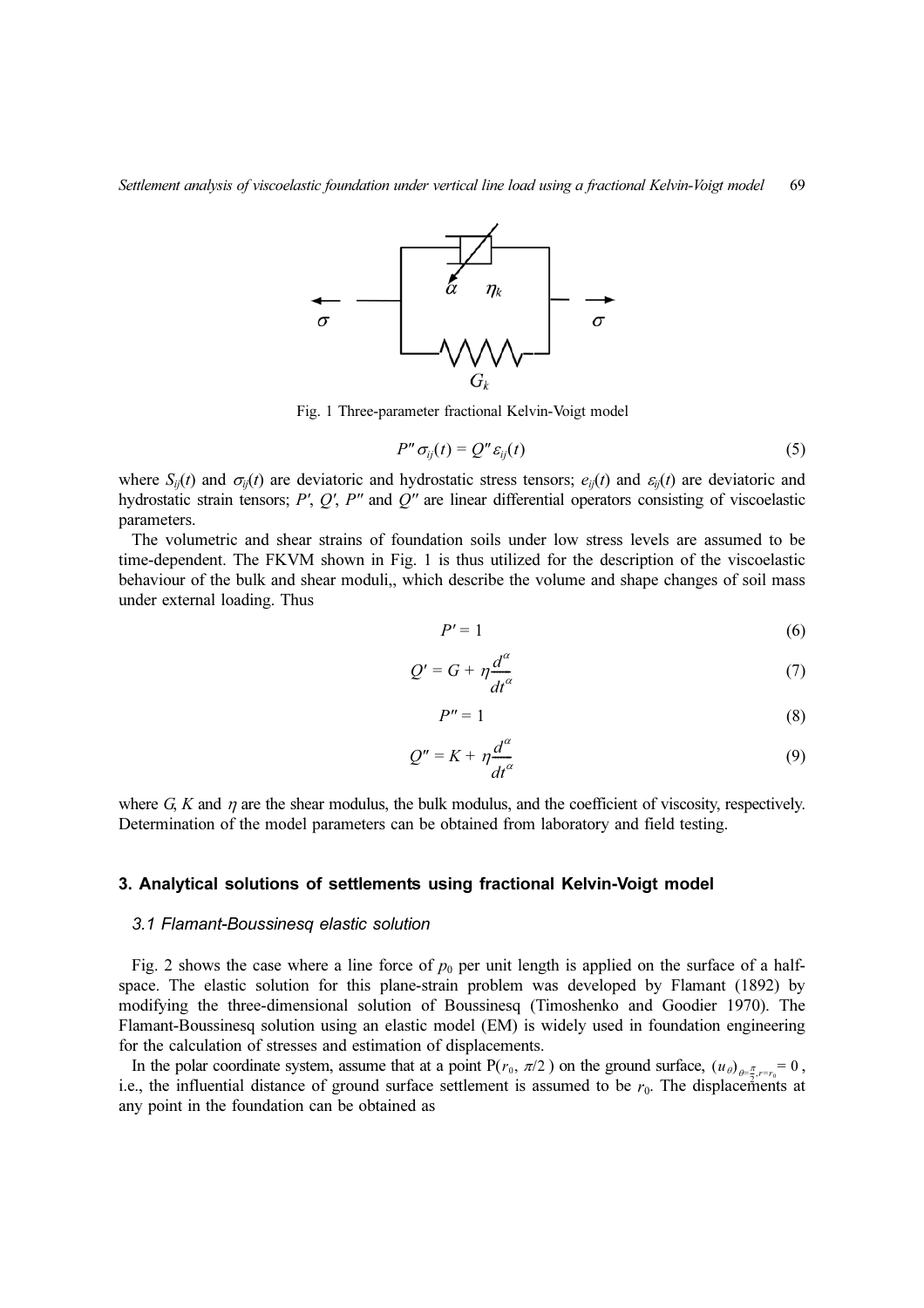

Fig. 2 Schematic illustration of a foundation subjected to vertical line load at the surface

$$
u_r = \frac{2p_0(1-\mu^2)}{\pi E} \cos \theta \ln \frac{r_0}{r} + \frac{(1-2\mu)(1+\mu)p_0}{\pi E} \theta \sin \theta - \frac{(1+\mu)p_0}{\pi E} \cos \theta \tag{10}
$$

$$
u_{\theta} = -\frac{2p_0(1-\mu^2)}{\pi E} \sin \theta \ln \frac{r_0}{r} + \frac{(1-2\mu)(1+\mu)p_0}{\pi E} \theta \cos \theta \tag{11}
$$

where E and  $\mu$  are the modulus of elasticity and Poisson's ratio, respectively;  $u_r$  and  $u_\theta$  denote the displacements in the radial and circumferential directions, respectively.

Taking  $E = 144$  MPa,  $\mu = 0.2$ ,  $p_0 = 1$  MPa and  $r_0 = 15$  m, the distributions of displacements within the soil foundation using the elastic model (EM) are depicted in Fig. 3. It is seen that the surface settlement at the loading point approaches infinity and the settlements within the foundation reduce sharply with increasing depth. For locations far away from the loading point, heave of the foundation occurs.

In the case of  $\theta = \pi/2$ , Eqs. (10) and (11) for radial and circumferential displacement components at the ground surface can be given as the following simple form

$$
(u_r)_{\theta = \frac{\pi}{2}} = \frac{(1 - 2\mu)(1 + \mu)p_0}{2E} = -\frac{3p_0}{4(3K + G)}
$$
(12)

$$
(u_{\theta})_{\theta = \frac{\pi}{2}} = \frac{2p_0(1 - \mu^2)}{\pi E} \ln \frac{r_0}{r} = -\frac{p_0 \ln \frac{r_0}{r}}{2\pi} \left[ \frac{3}{(3K + G)} + \frac{1}{G} \right]
$$
(13)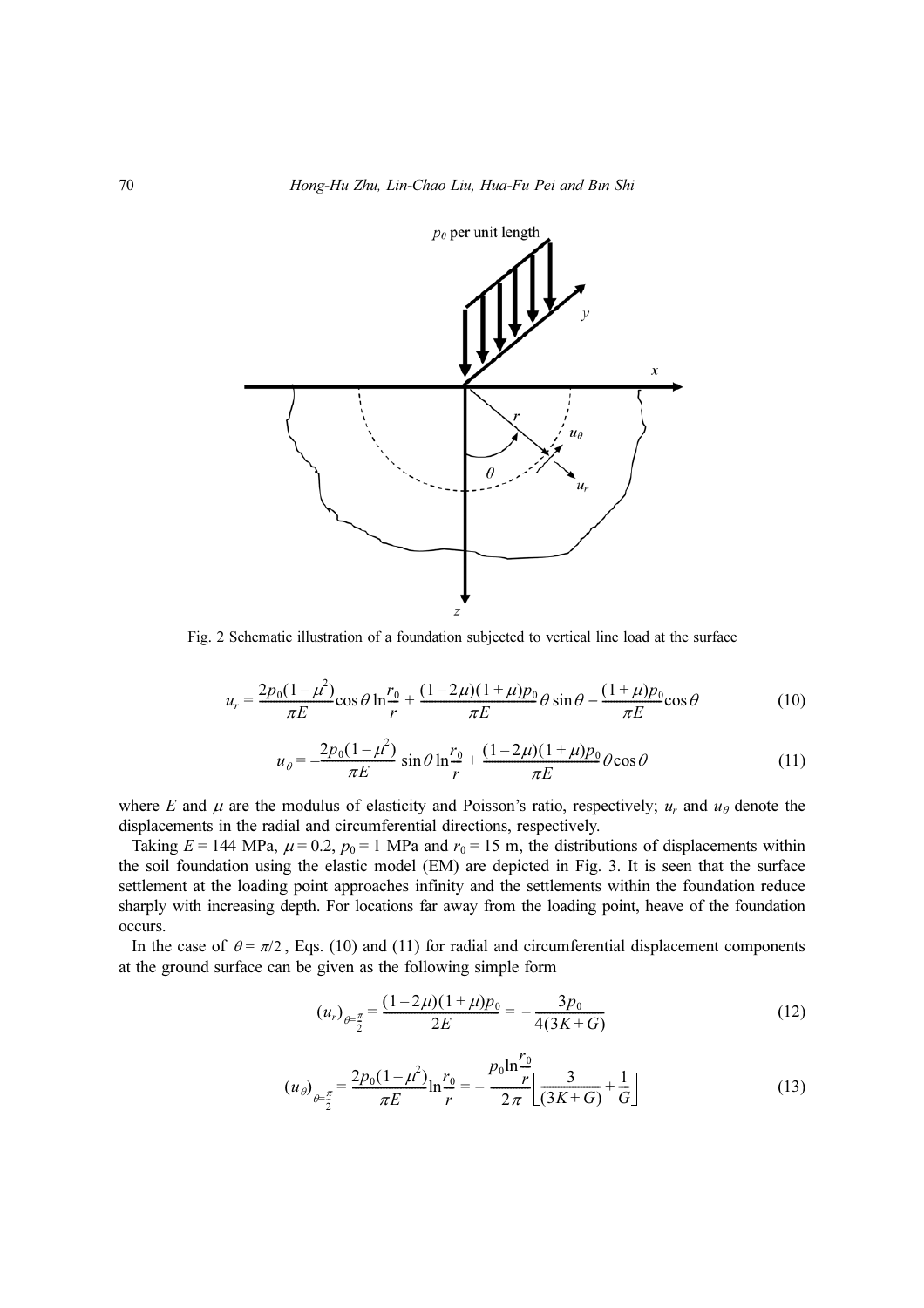

(c) Settlement distributions at different depths

Fig. 3 Displacement distributions calculated from the Flamant-Boussinesq elastic solution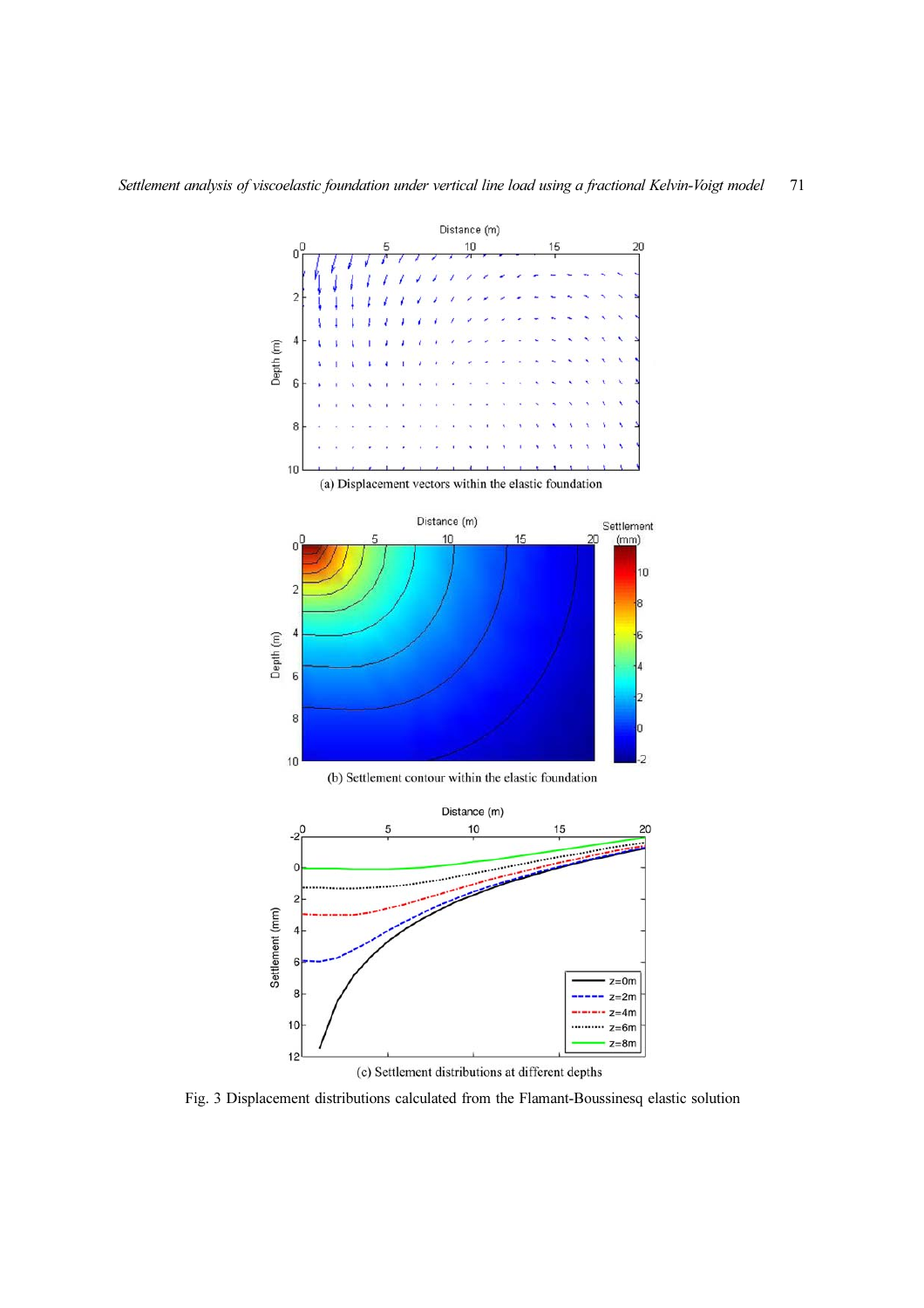Eqs. (12) and (13) indicate that there is a logarithmic relationship between the distance to the loading point and the vertical displacement, and that the horizontal displacement at the ground surface is a constant that is not affected by  $r$ .

### 3.2 Viscoelastic solution using classical Kelvin-Voigt model

Considering a line load applied on the foundation shown in Fig. 2, the loading condition is specified as

$$
p = p_0 H(t) \tag{14}
$$

where  $H(t)$  is the unit-step function defined as  $H(t) = \begin{cases} 1 & t \ge 0 \\ 0 & t < 0 \end{cases}$ .  $\int$ 

To obtain the viscoelastic solution, the volumetric and shear strains of the foundation soil satisfies the KVM. Thus Eqs. (7) and (9) turns into

$$
Q' = G + \eta \frac{d}{dt} \tag{15}
$$

$$
Q'' = K + \eta \frac{d}{dt} \tag{16}
$$

Taking the Laplace transforms of Eqs. (6), (8), (15) and (16), and combining them with Eqs. (12) and (13), the displacements at the ground surface can be expressed by

$$
(\overline{u}_r)_{\theta = \frac{\pi}{2}} = -\frac{3p_0}{4} \frac{1}{(3K + G + 4\eta s)s}
$$
(17)

$$
\left(\overline{u}_{\theta}\right)_{\theta=\frac{\pi}{2}} = -\frac{p_0 \ln \frac{r_0}{r}}{2\pi} \left[ \frac{3}{(3K+G+4\eta s)s} + \frac{1}{(G+\eta s)s} \right]
$$
(18)

Taking the inverse Laplace transforms of Eqs. (17) and (18), we get

$$
(u_r)_{\theta = \frac{\pi}{2}} = -\frac{3p_0}{4(3K+G)} \left(1 - e^{-\frac{t}{\tau_1}}\right)
$$
(19)

$$
(u_{\theta})_{\theta = \frac{\pi}{2}} = -\frac{p_0 \ln \frac{r_0}{r}}{2\pi} \left[ \frac{3}{(3K+G)} \left( 1 - e^{-\frac{t}{\tau_1}} \right) + \frac{1}{G} \left( 1 - e^{-\frac{t}{\tau_2}} \right) \right]
$$
(20)

where  $\tau_1 = 4\eta/(3K + G)$ ,  $\tau_2 = \eta/G$ . Eqs. (19) and (20) show that the time-dependent displacements are exponential creep functions. It is obvious that if  $t \rightarrow \infty$ , the ultimate displacements equal the Flamant-Boussinesq solution using elastic model (EM).

#### 3.3 Viscoelastic solution using fractional Kelvin-Voigt model

Taking the Laplace transforms of Eqs.  $(6)$  to  $(9)$  and combined with Eqs.  $(12)$  and  $(13)$ , the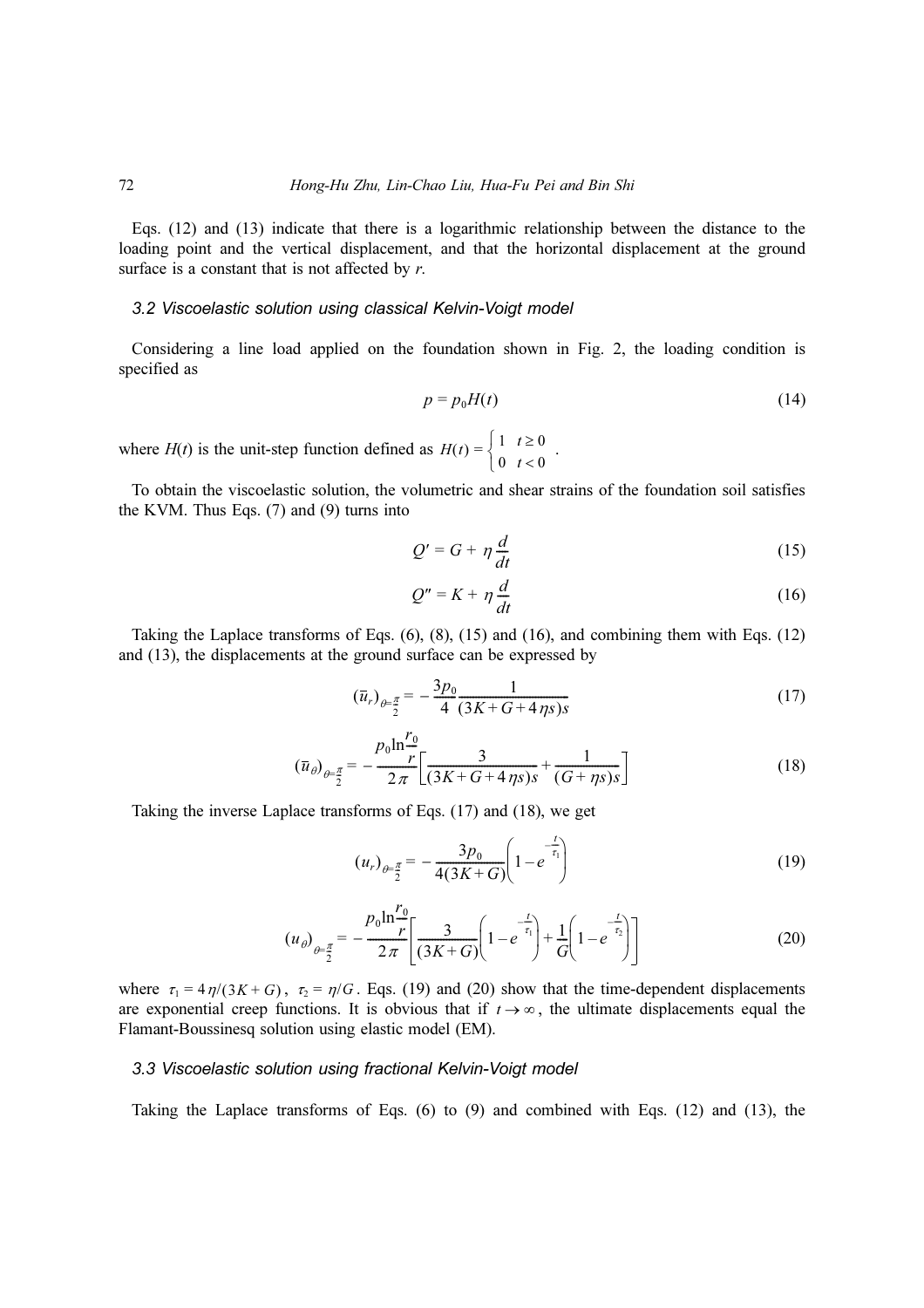displacements at the ground surface can be expressed by

$$
\left(\overline{u}_r\right)_{\theta = \frac{\pi}{2}} = -\frac{3p_0}{4} \frac{1}{(3K + G + 4\eta s^{\alpha})s} \tag{21}
$$

$$
(\bar{u}_{\theta})_{\theta = \frac{\pi}{2}} = -\frac{p_0 \ln \frac{r_0}{r}}{2\pi} \left[ \frac{3}{(3K + G + 4\eta s^{\alpha})s} + \frac{1}{(G + \eta s^{\alpha})s} \right]
$$
(22)

In order to take the inverse Laplace transform, note the following characteristics of the fractional derivative in the Laplace transform for zero initial condition

$$
L^{-1}\left[\frac{1}{(G + \eta s^{\alpha})s}\right] = \frac{1}{G} \left\{ 1 - E_{\alpha} \left[ -\left(\frac{t}{\tau}\right)^{\alpha} \right] \right\}
$$
(23)

where  $E_{\alpha}$  is the Mittag-Leffler function defined as  $E_{\alpha}(t) = \sum_{0} \frac{t^{n}}{\Gamma(1 + \alpha n)}$ ;  $\tau = \frac{\eta}{G}$ .  $\sum_{r=1}^{\infty} \frac{t^n}{\Gamma(1+r)}$  $\frac{t^n}{\Gamma(1+\alpha n)}$ ;  $\tau = \frac{\eta}{G}$ 

In view of Eq. (23), taking the inverse Laplace transforms of Eqs. (21) and (22), we get

$$
(u_r)_{\theta = \frac{\pi}{2}} = -\frac{3p_0}{4(3K+G)} \left\{ 1 - E_\alpha \left[ -\left(\frac{t}{\tau_1}\right)^\alpha \right] \right\} \tag{24}
$$

$$
\left(u_{\theta}\right)_{\theta=\frac{\pi}{2}} = -\frac{p_0 \ln \frac{r_0}{r}}{2\pi} \left\{ \frac{3-3E_{\alpha}\left[-\left(\frac{t}{\tau_1}\right)^{\alpha}\right]}{(3K+G)} + \frac{1-E_{\alpha}\left[-\left(\frac{t}{\tau_2}\right)^{\alpha}\right]}{G} \right\}
$$
\n(25)

where  $\tau_1 = \frac{4\eta}{3K + G}$ ,  $\tau_2 = \frac{\eta}{G}$ . G

It is obvious that when  $0 < \alpha \leq 1$ ,  $\lim_{t\to\infty}(u_t)_{t\in\mathbb{R}} = \frac{P_0}{4(2K+\epsilon)}$ ,  $\lim_{t\to\infty}(u_\theta)_{t\in\mathbb{R}} = \frac{P_0}{2\epsilon} \left| \frac{P_0}{(2K+\epsilon)} + \frac{1}{\epsilon} \right|$ .  $0 < \alpha \leq 1$ ,  $\lim_{t \to \infty} (u_r)_{\theta = \frac{\pi}{2}} = -\frac{3p_0}{4(3K+G)}, \lim_{t \to \infty} (u_\theta)_{\theta = \frac{\pi}{2}} =$  $-\frac{p_0 \ln \frac{r_0}{r}}{2\pi} \left[ \frac{3}{(3K+G)} + \frac{1}{G} \right]$ 

Thus the ultimate displacements equal the elastic solution.

If 
$$
\alpha \to 0
$$
,  $E_{\alpha}(t) \to \sum_{0}^{\infty} \frac{t^n}{\Gamma(1)} = \sum_{0}^{\infty} t^n = \frac{1}{1-t}(-1 < t < 1)$ . Thus Eqs. (24) and (25) turn into  
\n
$$
(u_r)_{\theta = \frac{\pi}{2}} = -\frac{3p_0}{8(3K + G)}
$$
\n(26)

$$
(u_{\theta})_{\theta = \frac{\pi}{2}} = -\frac{p_0 \ln \frac{r_0}{r}}{4\pi} \left[ \frac{3}{3K + G} + \frac{1}{G} \right]
$$
 (27)

Eqs. (26) and (27) indicate that the displacements at the ground surface are not time-dependent any more and the displacement values are half of those from the elastic solution. Therefore, the FKVM collapses to be a ideal elastic model as  $\alpha \rightarrow 0$ .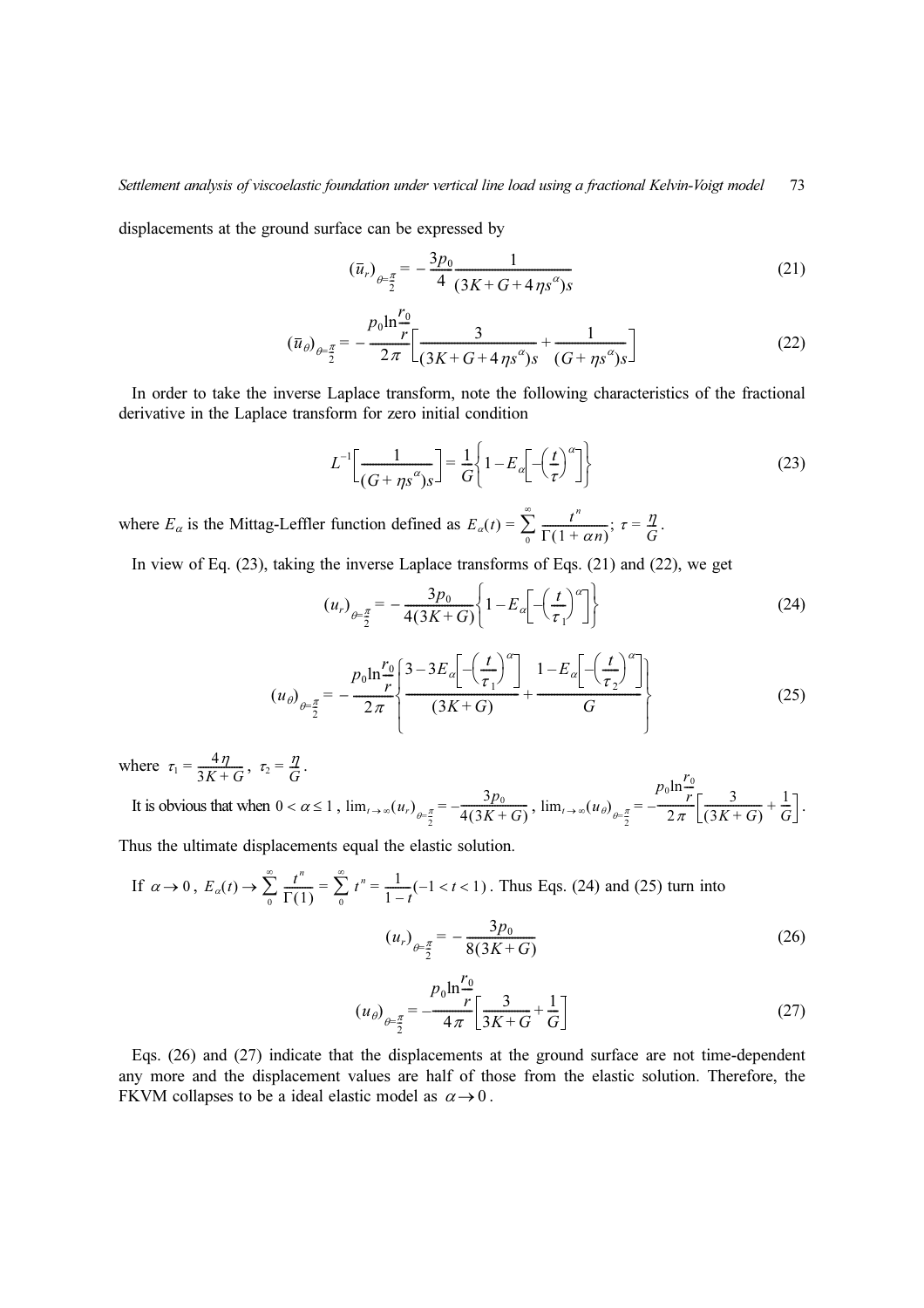If  $\alpha = 1$ ,  $E_{\alpha}(t) = \sum_{0}^{t} \frac{t}{\Gamma(1 + \alpha n)} = \sum_{0}^{t} \frac{t}{n!} = e^{t}$ . Obviously, Eqs. (23) and (24) currently become the viscoelastic solution, which means that the FKVM turns into a classical KVM.  $\sum_{r=1}^{\infty} \frac{t^n}{r}$  $\frac{1}{\Gamma(1 + \alpha n)} = \sum_{n=0}$  $\sum_{n=1}^{\infty} \frac{t^n}{t^n}$  $\frac{t^{\prime\prime}}{n!}=e^{t}$ 

## 4. Numerical example and analysis

#### 4.1 Comparison of elastic and viscoelastic models

How to determine the fractional model parameters is a major concern in practical applications. To carry out a preliminary investigation of these parameters' influence on the calculation results, a parametric study is presented as following. Here, we analyze the quasistatic problem of a viscoelastic foundation subjected to line loading  $p_0 = 1$  MPa using the FKVM. The basic parameters used in this analysis are listed in Table 1.

Fig. 4 shows the surface settlement results using the fractional model at  $t = 10$  d and 50 d, together with the results from the classical KVM solution and the Flamant-Boussinesq elastic solution. The present results show that the discrepancy between the results from FKVM and KVM increases as  $t$  increases. The calculated settlements using KVM develops rapidly with the elapsed time while those using FKVM will take much more time.

#### 4.2 Parametric study of the FKVM

To study the influence of the coefficient of viscosity in the FKVM,  $\eta$  is set to 500, 1000 and 1500 MPa·d. Fig. 5 depicts the settlement-time curves at  $r = 1$  m over time using the FKVM, the KVM and the EM. It is shown that the coefficient of viscosity mainly affects the overall creeping rate of the foundation soil. For the same time point, the settlements increase with the decrease of  $\eta$ . Note that the ultimate settlement in the viscoelastic solution is equal to that in the elastic solution,  $\eta$ may determine the magnitude of creeping by controlling the time duration to achieve the ultimate settlement. If  $\eta$  decreases, the creeping effect will function more slowly and the ultimate settlement will be obtained for a much longer time. Results from the classical Kelvin-Voigt model ( $\alpha = 1$ ), which is shown in Fig. 6 by a dashed line, shows larger settlements and less time to get to the ultimate settlement.

| Item                                    | Value |
|-----------------------------------------|-------|
| Young's modulus $E$ (MPa)               | 144   |
| Poisson's ratio $\mu$                   | 0.2   |
| Shear modulus $G$ (MPa)                 | 60    |
| Bulk modulus $K(MPa)$                   | 80    |
| Coefficient of viscosity $\eta$ (MPa·d) | 1000  |
| Fractional differential order $\alpha$  | 0.5   |
| $r_0$ (m)                               | 15    |

#### Table 1 Parameters of the FKVM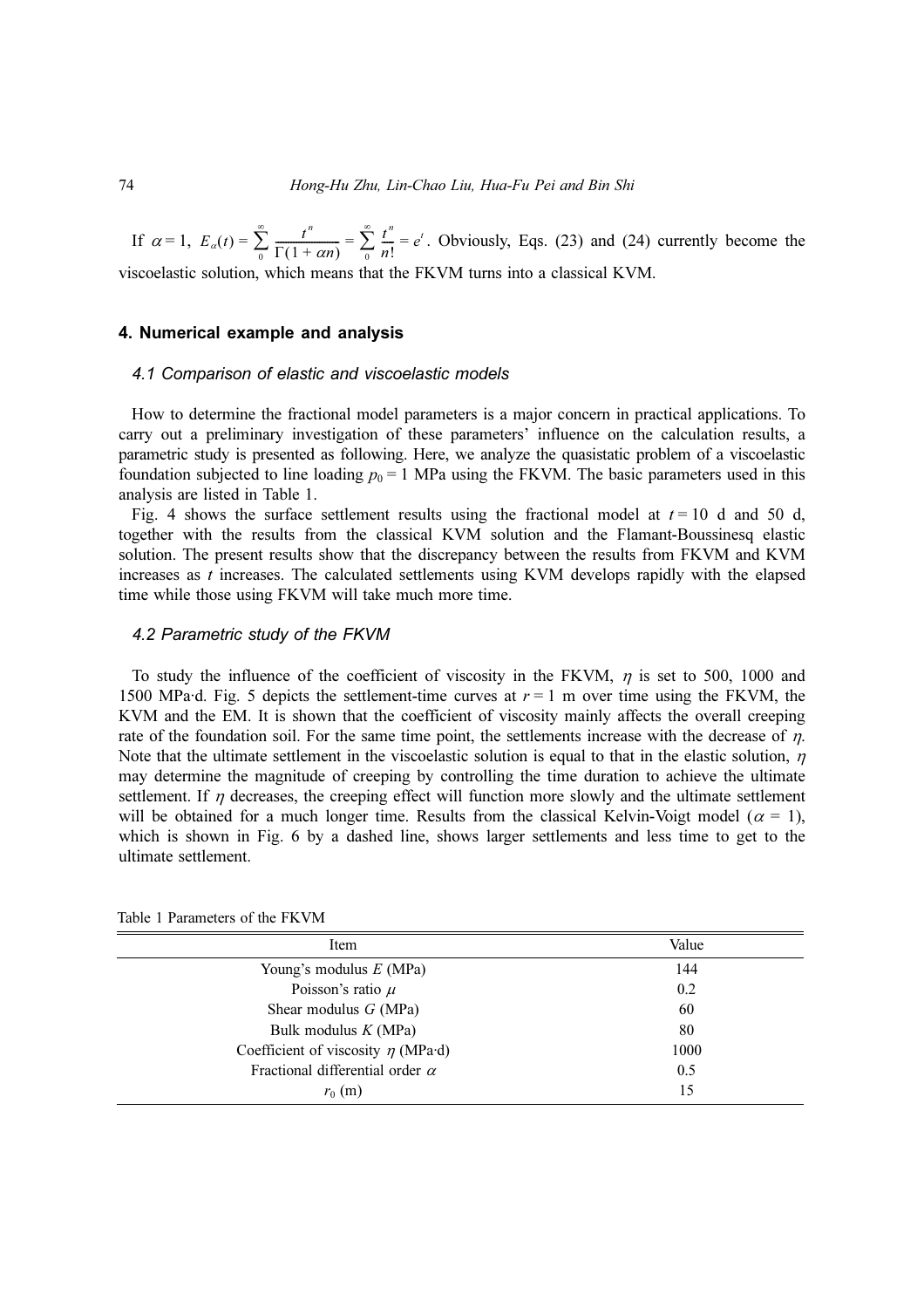

Fig. 4 Comparsion of settlements calculated using elastic, Kelvin-Voigt and fractional Kelvin-Voigt models

To investigate the influence of the fractional order of differential operator in the FKVM,  $\alpha$  is set to 0.1, 0.3, 0.5, 0.7 and 0.9 while  $\eta$  is fixed to 1000 MPa·d. Fig. 6 illustrates the settlement at  $r = 1$ m over time. It is shown that the fractional order  $\alpha$  has a significant influence on the long-term performance of the foundation surface settlements. At  $t_{1/2} = 10$  d, the settlements are half of the ultimate settlement (5.75 mm) for any value of  $\alpha$ .  $t_{1/2}$  is found to have an approximately linear relationship with  $\eta$  and 1/E. After that time point, with the increase of  $\alpha$ , the foundation settlement and corresponding settlement rate increase. Therefore,  $\alpha$  may determine the functioning law of creeping effect by separating the time-dependent deformation of soil foundation into two stages. The first stage may associate with the consolidation process of the foundation soil and the second stage is mainly due to secondary compression. Therefore, a small  $\alpha$  value is fit for sand foundation, which has a small permeability coefficient. While for soft clay foundation, the  $\alpha$  value should be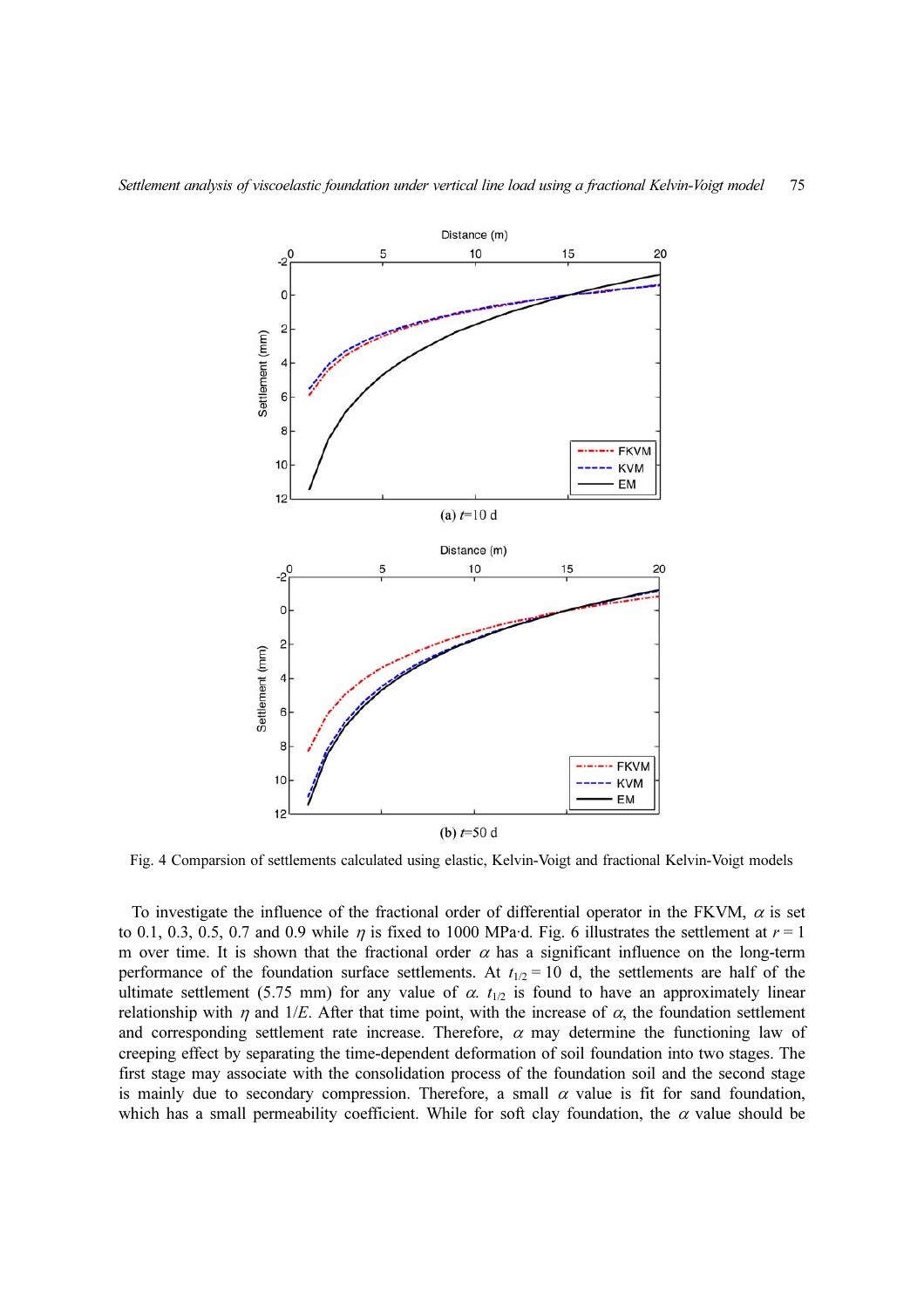

Fig. 5 Settlement-time relationship at  $r = 1$  m under different  $\eta$  values



Fig. 6 Settlement-time relationship at  $r = 1$  m under different  $\alpha$  values

increased. In the KVM where  $\alpha = 1$  (the dashed line in Fig. 6), a minimum settlement rate at stage I and a maximum settlement rate at stage II is obtained.

The key feature of the FKVM illustrated in Figs. 5 and 6 is the capability to represent generalised viscoelastic behaviour over many decades of time with only three parameters. It is also indicated from the above parametric study that the classical viscoelastic model may overestimate the development of long-term settlement (Stage II) and fail to describe the attenuation creep of soil mass accurately. Using the fractional viscoelastic models, we can obtain the best fitting effect of the actual soil deformation characteristics by selecting appropriate values of the fractional differential order and the coefficient of viscosity. In geotechnical design, this model can provide more accurate settlement prediction and thus save construction costs of foundations or embankments.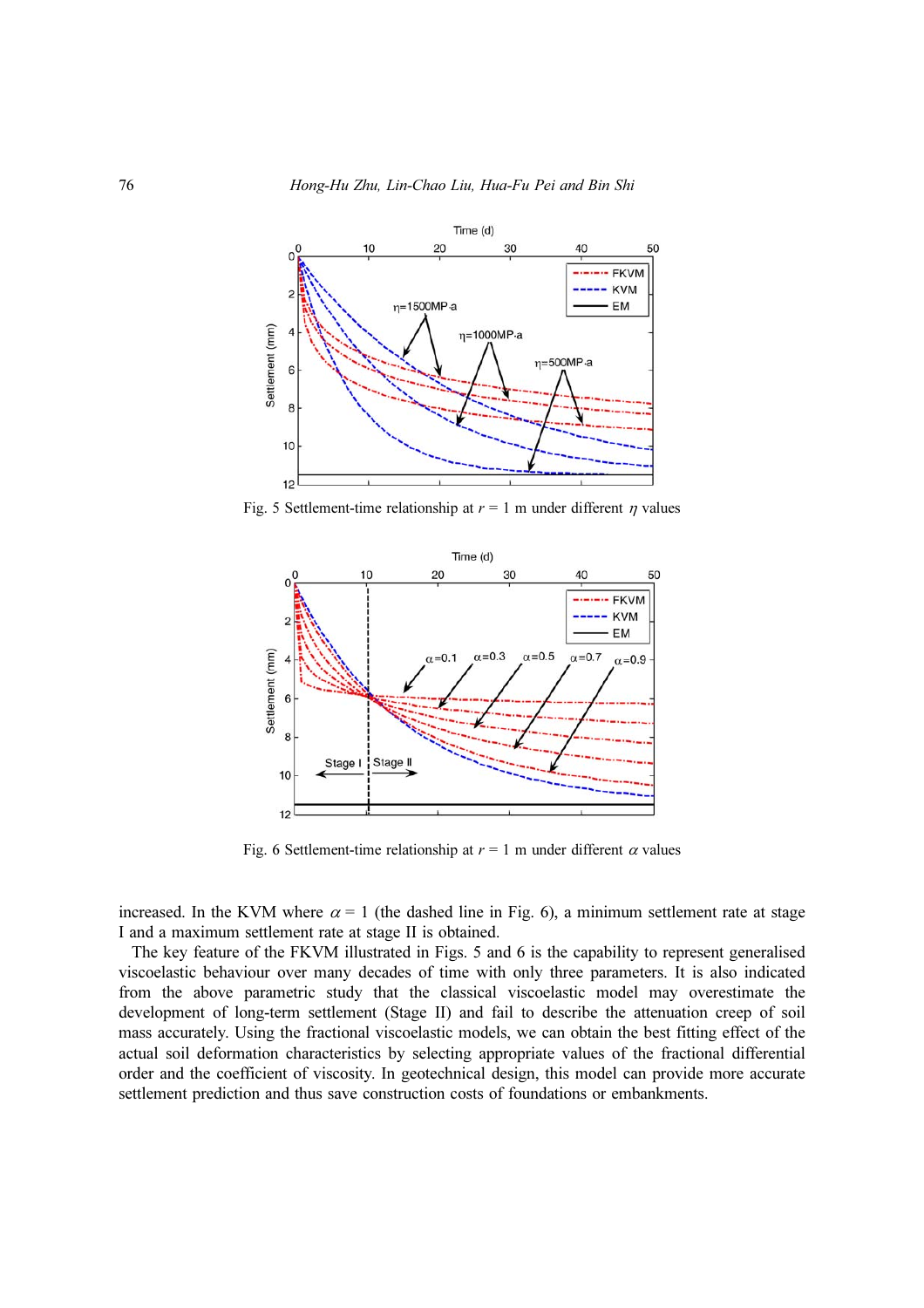

Fig. 7 Settlement distributions at the foundation surface under different predetermined  $r_0$  values

## 4.3 Determination of the influential distance

The determination of influential distance due to loading is another major engineering concern. Fig. 7 shows the settlement results when the value of  $r_0$  is set to 10, 15 and 20 m while  $\alpha$  is fixed to be 0.5. It is shown that with the increase of  $r_0$ , the time-dependent and ultimate settlement ( $t = 1000$  d) will increase but the settlement profile is not affected significantly. If the influential distance of settlement is overestimated (like  $r_0 = 20$  m), a larger settlements will be predicted.

#### 5. Conclusions

Based on the theory of viscoelasticity and fractional calculus, a fractional Kelvin-Voigt viscoelastic model is developed to account for the time-dependent behaviour of soil foundations under concentrated line load. Analytical solution of displacements in the foundation was derived using Laplace transforms. The fractional theory shows its potential in modeling the long-term foundation deformation. The presented analytical procedure can be extended to solve other geotechnical problems. From a parametric study, the fractional order of derivative differential operator and the coefficient of viscosity exert a significant influence on the time-dependent settlements of foundation. Compared with the KVM, the FKVM can accurately capture the actual deformation of soil foundations under loading.

However, the empirical relationship between the model parameters and soil properties is an important issue to be solved, which requires the support of abundant measurement data from laboratory and field experiments. Careful attention should be paid to the predetermined influential distance, as well.